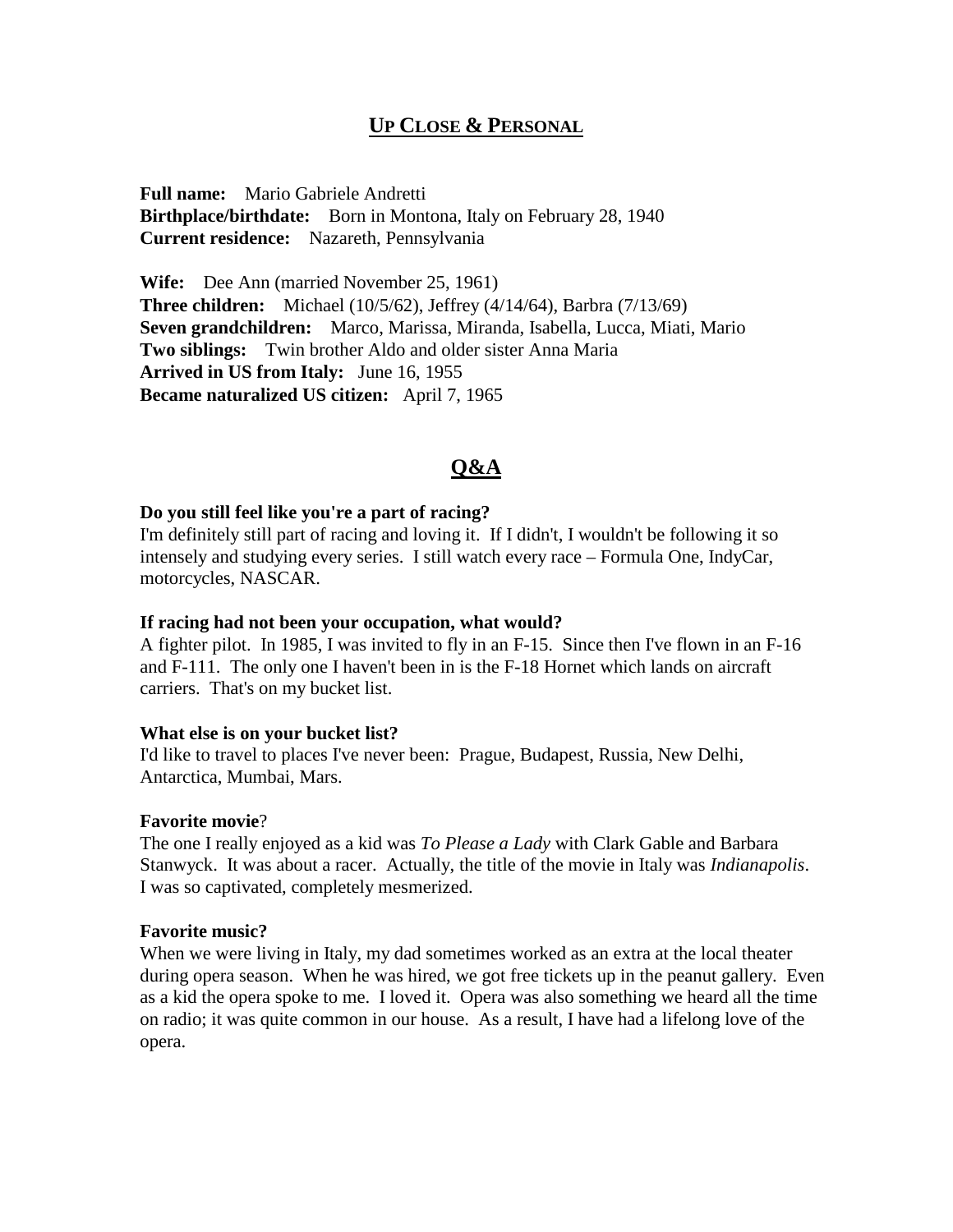### **What is something about you that nobody would guess?**

I can sing a number of opera arias from beginning to end in Italian (you'll have to take my word for it).

#### **What is your fondest memory of your grandparents?**

Everything they did was festive. They owned a small hotel and restaurant in our town in Italy. Every Sunday the entire family gathered for a special event.

#### **What was your first job?**

Working at my uncle Louie's Sunoco gas station in Nazareth, Pennsylvania when I was 15. My brother and I both worked there.

#### **Favorite dessert?**

Dark chocolate gelato is bliss.

# **You're hosting a dinner party for your favorite people. What's on the menu?**

I'm grilling veal chops.

### **How would you define a great friendship?**

A confidant. Someone you trust completely. Someone who reinforces your best self. A sounding board, a safety net, someone who is there when you go flat out saying "cliff, waterfall, banana peel, look out!"

### **What do you most dislike?**

I detest cruelty to animals and animal neglect. I also can't stand a mediocre effort, only because it was more convenient to be mediocre.

### **Any pets?**

We've had a Schnauzer, Great Danes, a Basset Hound and a Pug. We've had a parrot named Gonzo for almost 30 years. We had a pot belly pig named Martini who lived in the house for 18 years.

### **What activities do you enjoy in your pastime?**

Flying my ultralight, snowmobiling, playing tennis, water skiing and I used to do quite a bit of motorcycling.

### **What talent do you wish you had?**

Many! I'd like to play saxophone like a cool cat in a smoky jazz club. I'd like to dance like Derek Hough. I'd like to speak six or more languages.

#### **Who would you trade places with for 24 hours?**  The Pope

#### **What is your most treasured possession?**

My dad's 1987 Ford Bronco.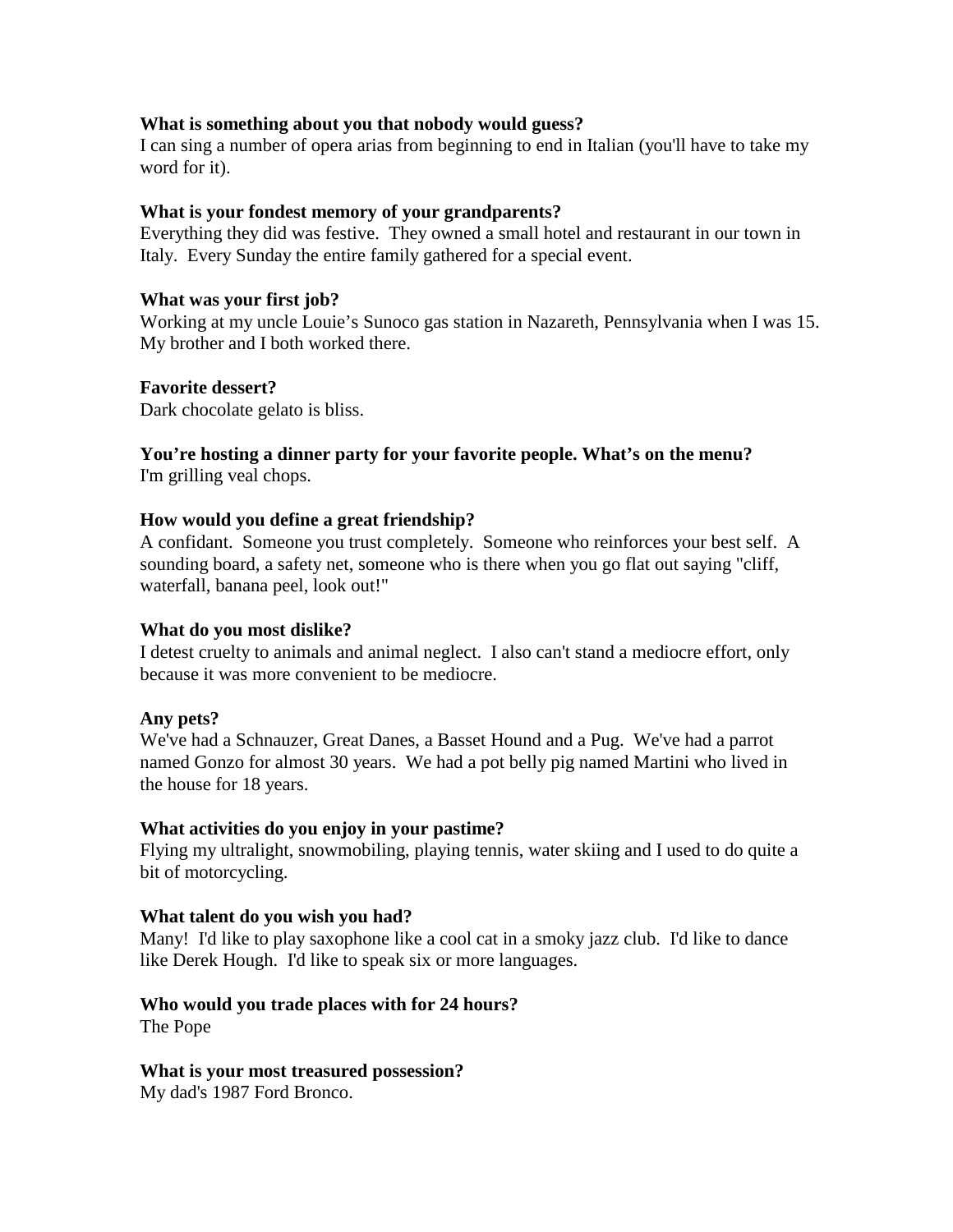### **First car**?

My first brand new car was a 1957 Chevrolet. My father bought it for my twin brother and me when we were 17. That car was my love. It was a red two-door, with a white hardtop. We had it until late 1961 when I got married. At that point it had 175,000 miles on it, but it was still a cream puff.

## **Worst car you ever drove**?

A Can-Am car called the Honker II. It was just born wrong, born from the designer's bad dream.

### **Current personal vehicles?**

1987 Ford Bronco II (navy/tan) 2009 Honda CBR10REP9 motorcycle (Repsol orange) 2011 Lincoln Navigator (royal red metallic) 2012 Audi A8L W12 Quattro (ibis white) 2013 Audi Q7 (glacier white) 2014 Lamborghini Aventador (arancio argos) 2015 Chevrolet Corvette Z06 (crystal red)

## **What do you look for when buying a used car?**

I don't buy used cars. And I'm not a collector of vintage or restored cars either.

# **What is your favorite indulgence?**

There is nothing quite like Italian white truffles showered on dishes. They are very highly esteemed, very rare because they are available only a couple of months of the year. Oh, and they're \$2000 a pound!

### **I'm crazy for....?**

I love wristwatches and have more than 100. Not all of them are expensive, but some are really spiffy from way back. I especially love complicated watches, modern and unique.

### **What puts you in a creative mood?**

Putting a big idea into 140 characters to post on Twitter

# **Which living artist do you most admire?**

Bronze sculptor Elie Hazak

### **Favorite vacation spot?**

In 1968 I bought 638 acres in the Poconos and turned it into a family retreat. There's a big house, which was built in 1912 and eight two-bedroom cabins. There's a private lake where we go boating, water skiing, fishing. We have a beach, tennis courts, all-terrain vehicles, snowmobiles and an ultralight that I love to fly. It's about 75 miles from my house, which is one reason I stayed in Pennsylvania.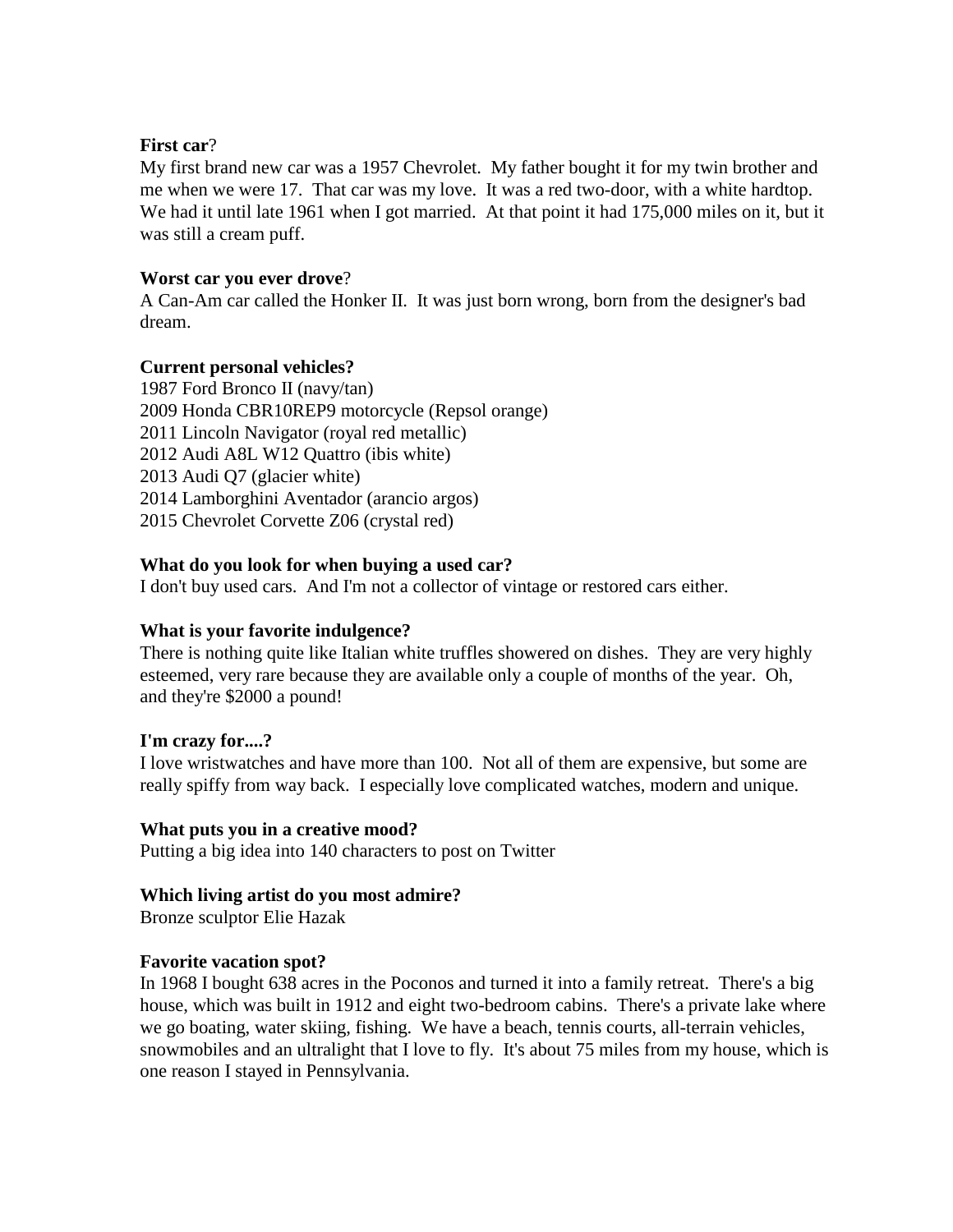#### **First concert or musical performance ever attended?**

When I was about ten years old, I saw *La Traviata* at the Teatro Comunale del Giglio, the main theatre and opera house in Lucca, Italy.

#### **Who were your racing heroes?**

Alberto Ascari and Stirling Moss. Ascari was very cool and relaxed. He sat back doing his thing, totally in control of his car. I loved that style. Stirling Moss was an artist, so technical and perfect in his driving technique. When I saw him in the 1955 Mille Miglia I couldn't keep my eyes off of him.

#### **What was the first race you ever saw?**

I went to Monza, Italy in 1954. I was 14 years old.

### **Is it true you inducted Albert Ascari into the Hall of Fame?**

Yes, in 1992 I had the great honor of inducting him posthumously into the International Motorsports Hall of Fame. I presented the medal to his son.

### **Favorite racing sites?**

Monaco Kayalami (South Africa) Indianapolis Road America (Elkhart Lake, Wisconsin)

### **Most memorable racing achievement?**

1978 Formula One World Championship

### **Toughest competitors on the race track**?

AJ Foyt, the three Unsers, Jackie Stewart, my son Michael, Niki Lauda, Dan Gurney. They were exceptionally tough, all exceptionally good in my opinion.

#### **Who was the funniest driver you ever knew**?

The one guy who could crack me up was Graham Hill. A wonderful British guy with a sense of humor that was so unexpected because he was also so proper. Graham Hill was just genuinely funny. I think he could have been a stand-up comic.

### **Which single piece of art do you wish you'd created?**

La Pietá by Michelangelo

### **The greatest lesson you ever learned from a child**?

An acquired taste for caviar at age 5 will cost a fortune

#### **What six people would you invite to dinner?**

I'd invite **Mikhail Gorbachev**. It took a lot of courage for him to stand up against the old regime and become an incredible force in ending communism and changing the politics of Russia. I'd invite **Puccini**, who wrote some of my favorite operas. I'd invite